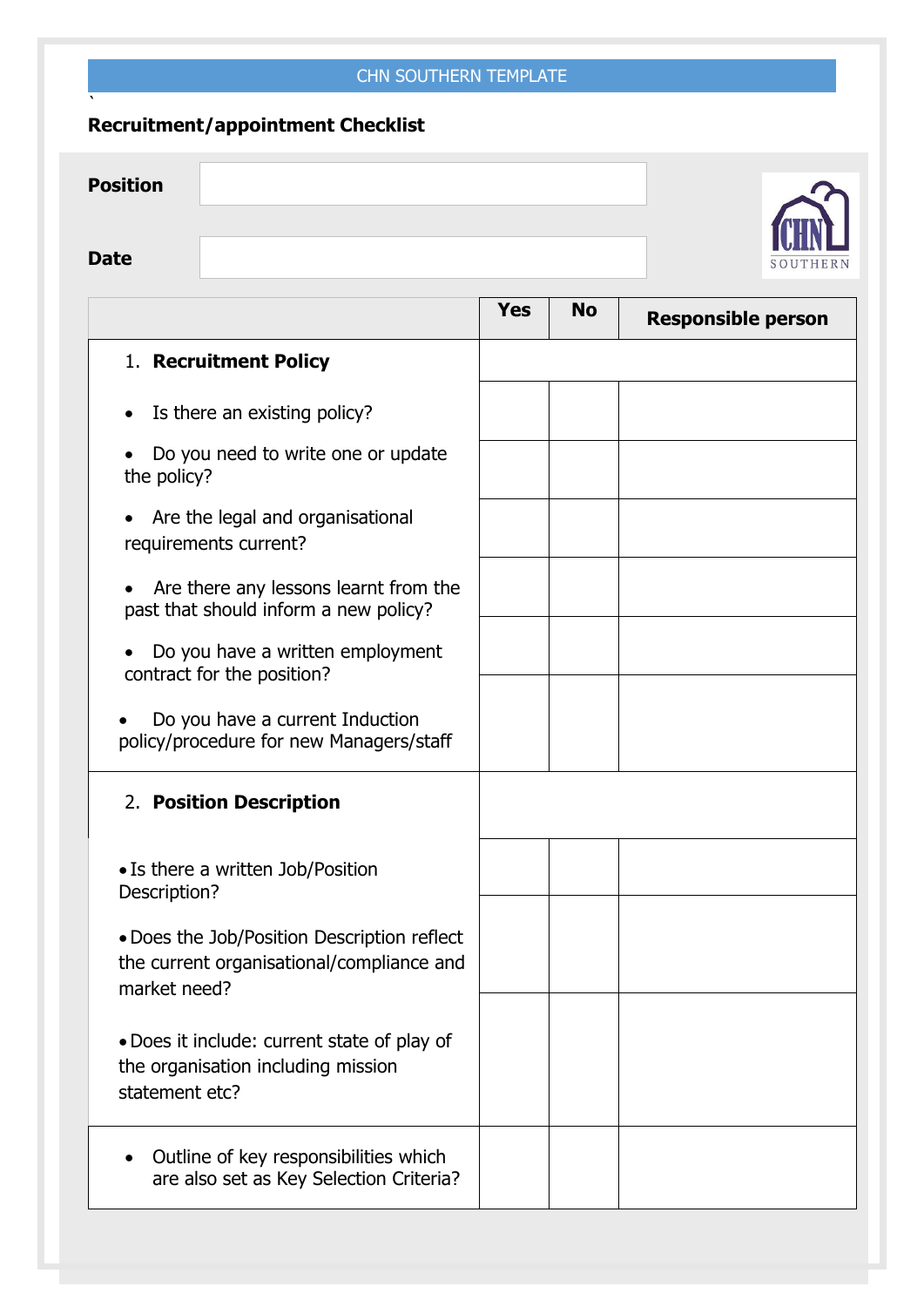## CHN SOUTHERN TEMPLATE

| Do you have an approved salary in the |
|---------------------------------------|
|                                       |
|                                       |
|                                       |
|                                       |
|                                       |
|                                       |
|                                       |